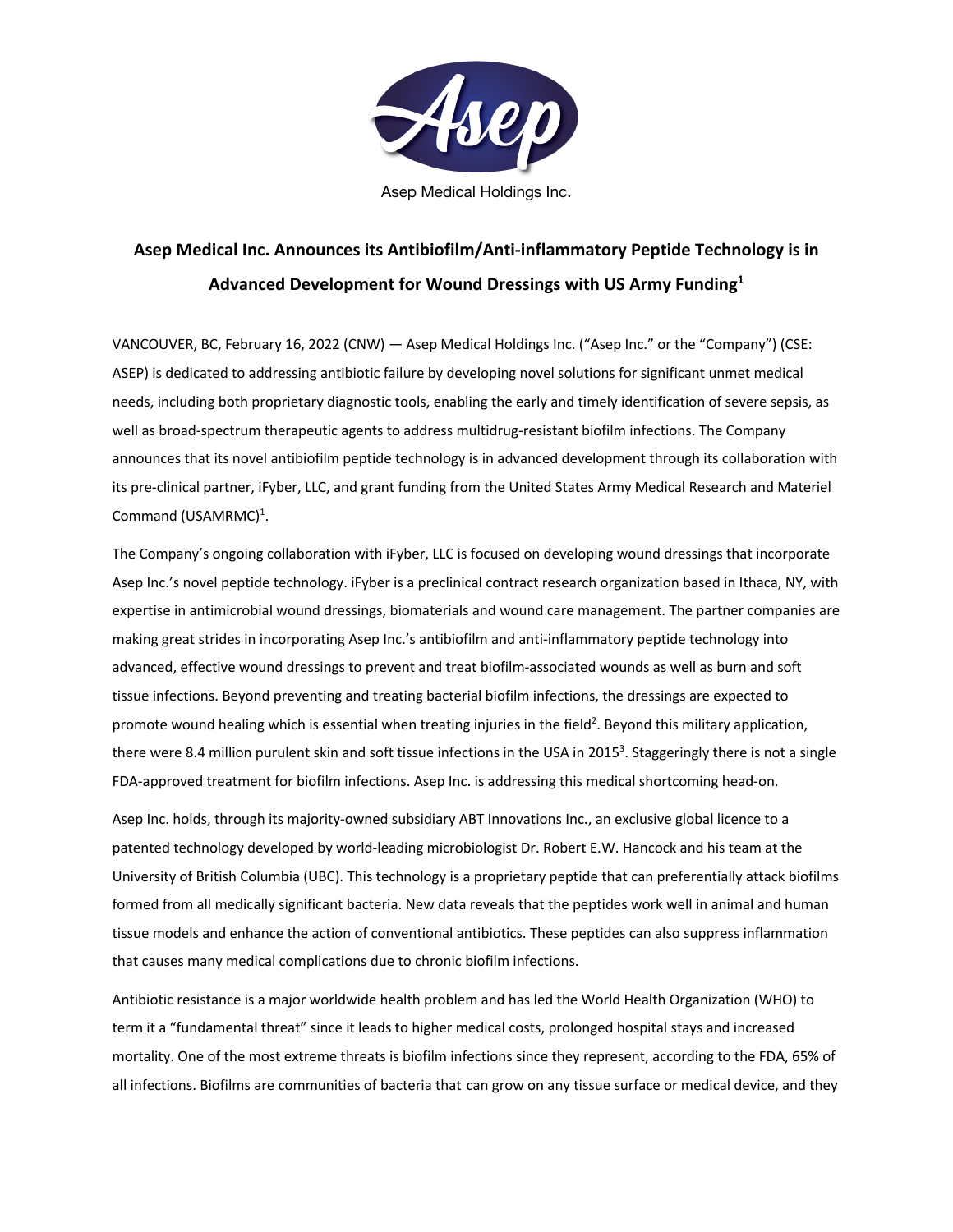are encased in a protective polysaccharide matrix. They have altered growth characteristics that make them highly resistant to the effects of antibiotics.

Dr. Robert Hancock, Co-Founder, Director and COO of ASEP Medical Inc., said, "We are pleased to have such an outstanding partnership with iFyber and look forward to working with them as we advance these therapies into the clinic. The data generated to date is certainly exciting, and we hope it will yield a viable treatment for a prevalent disease with minimal treatment options."

Rudy Mazzocchi, Asep Inc.'s Chairman and CEO, stated, "This collaboration with iFyber along with the non-dilutive DoD funding further validates that Asep Inc. has several important and viable medical technologies in advanced development. The extensive size of our global market opportunities fighting infections, and our ABT peptide technology is just one of many parallel development efforts related to additional clinical applications."

Greg Mouchka, president of iFyber, LLC, added, "The relationship between iFyber and Asep really exemplifies how a successful collaboration in the field of wound care can work. The novel peptides developed by Dr. Hancock, combined with iFyber's expertise in applied materials know-how, test methods, and product development, provide a way to get new innovative products evaluated, optimized, and ready to take to the FDA for review. We look forward to our continued collaboration with Dr. Hancock, ABT, and Asep."

### **ABOUT ASEP MEDICAL HOLDINGS INC.**

Asep Inc. is dedicated to addressing antibiotic failure by developing novel solutions for significant unmet medical needs. The Company is a consolidation of two existing private companies (Sepset Biosciences Inc. and ABT Innovations Inc.) that are both in the advanced development of both proprietary diagnostic tools, enabling the early and timely identification of severe sepsis as well as broad-spectrum therapeutic agents to address multidrugresistant biofilm infections.

Sepset Biosciences Inc. is developing a diagnostic technology that involves a patient gene expression signature that predicts severe sepsis, one of the significant diseases leading to antibiotic failure since antibiotics are the primary treatment for sepsis. Despite this, sepsis is responsible for nearly 20% of all deaths on the planet. The Sepset<sup>ER</sup> test is a blood-based gene expression assay that is straightforward to implement, and results are obtained in about an hour in the emergency room or intensive care unit. This proprietary diagnostic technology differs from current diagnostic tests in enabling diagnosis of severe sepsis within 1-2 hours of first clinical presentation (i.e., in the emergency room), while other diagnostics only provide diagnosis after 24-36 hours. Asep Inc. believes this will enable critical early decisions to be made by physicians regarding appropriate therapies and reduce overall morbidity and mortality due to sepsis.

ABT Innovations Inc.'s peptide technology covers a broad range of therapeutic applications, including bacterial biofilm infections (medical device infections, chronic infections, lung, bladder, wound, dental, skin, ear-nose and throat, sinusitis, orthopaedic, etc.), anti-inflammatories, anti-infective immune-modulators and vaccine adjuvants.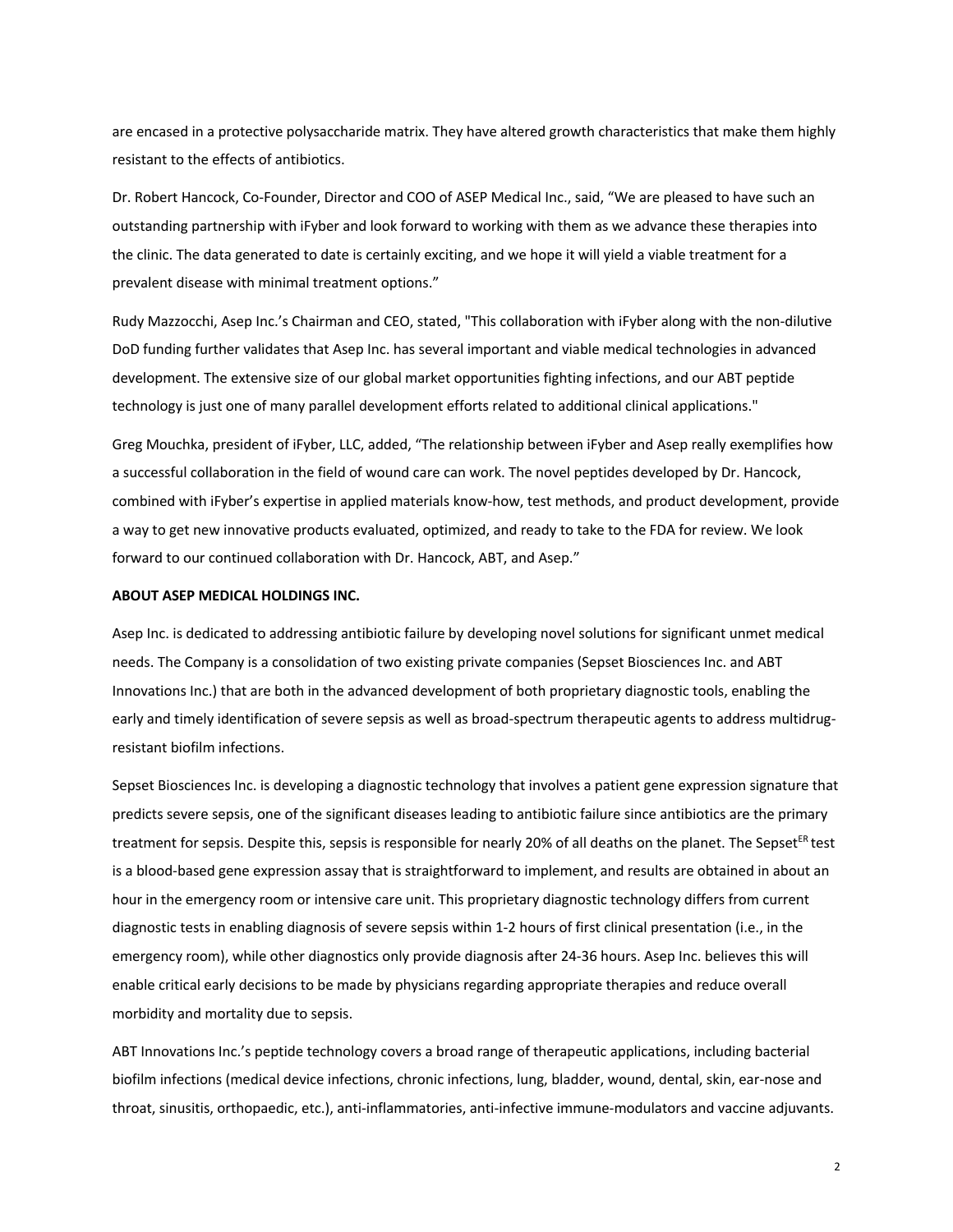#### **ABOUT IFYBER, LLC**

iFyber is a preclinical contract research organization that offers custom research and development services to companies that operate at the interface of chemistry, biology, and materials science. iFyber is unique in providing clients direct access to top scientists that can creatively solve problems and propose application-specific models that best reflect the product's real-world intended use. For more information, visit ifyber.com.

#### **FOR MORE INFORMATION, PLEASE CONTACT —**

Rudy Mazzocchi, CEO Asep Medical Holdings Inc. E. rudy@asepmedical.com T. +1 (321) 229-2014

# **FORWARD-LOOKING STATEMENTS**

This news release contains certain "forward-looking statements" within the meaning of such statements under applicable securities law. Forward-looking statements are frequently characterized by words such as "anticipates", "plan", "continue", "expect", "project", "intend", "believe", "anticipate", "estimate", "may", "will", "potential", "proposed", "positioned" and other similar words, or statements that certain events or conditions "may" or "will" occur. Forward-looking statements in this news release include, but are not limited to the completion of successful clinical testing of our peptide technology and its intended filing for regulatory approval; the undertaking of preclinical studies on our peptide technology, with the expectation that this will lead to fast track clinical trials; the ability of our peptide technology to treat wounds within the stated timelines; and that early application of the peptide technology will spare expensive and unnecessary antibiotic treatment. Various assumptions were used in drawing the conclusions or making the predictions contained in the forward-looking statements throughout this news release, including the assumption that our diagnostic testing kits will be adopted and used by doctors in diagnosing and treating sepsis. Forward-looking statements are based on the opinions and estimates of management at the date the statements are made and are subject to a variety of risks (including those risk factors identified in the Asep Medical Inc.'s prospectus dated November 9, 2021, and Asep Inc.'s most recent Management Discussion & Analysis) available for review under the Company's profile at www.sedar.com and uncertainties and other factors that could cause actual events or results to differ materially from those projected in the forward-looking statements. Asep Inc. is under no obligation, and expressly disclaims any intention or obligation, to update or revise any forward-looking statements, whether as a result of new information, future events or otherwise, except as expressly required by applicable law.

## Footnotes